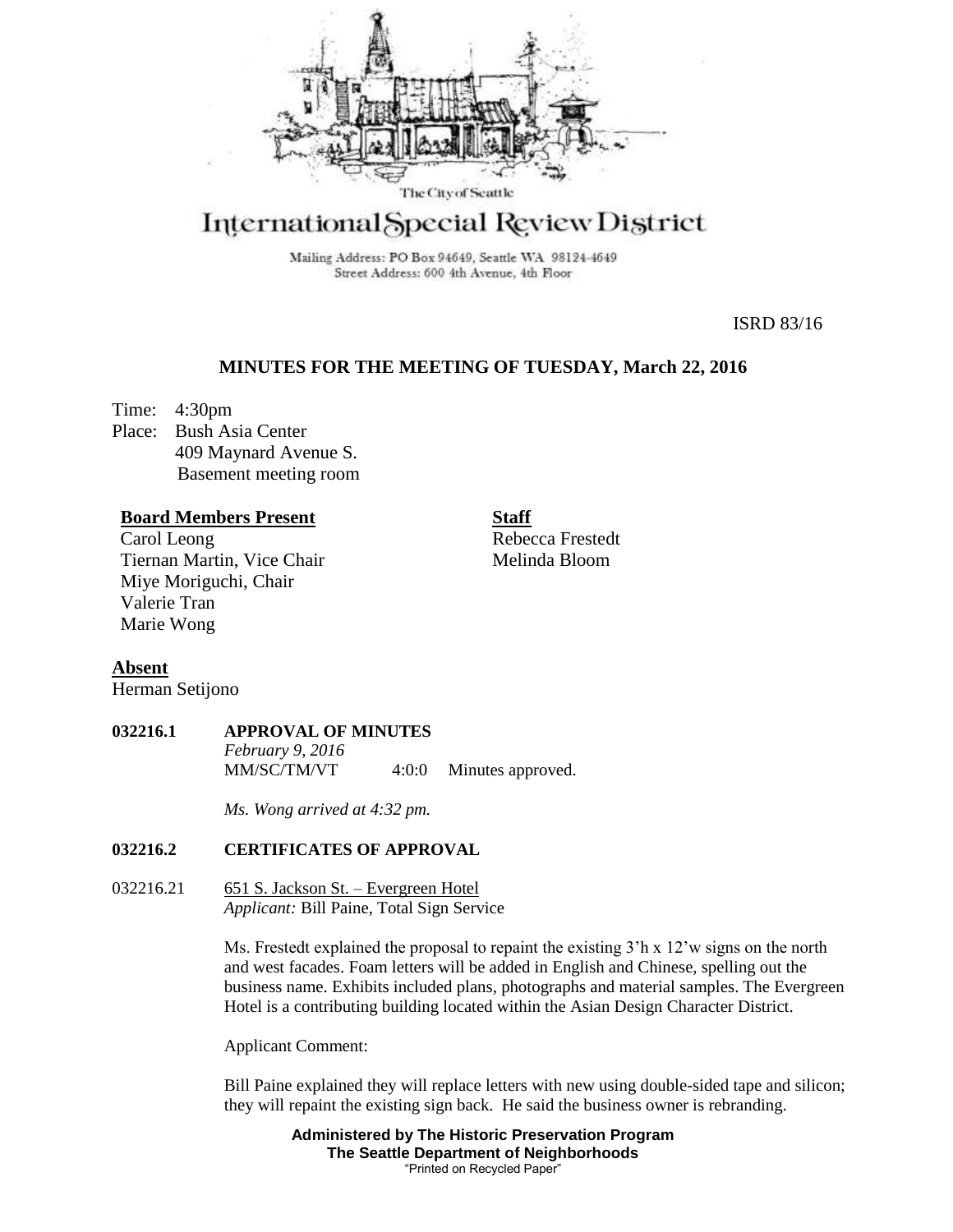Ms. Tran asked why they were changing from brown to green.

Mr. Paine said the owner wanted it. It's part of the business logo.

Public Comment: There was no public comment.

Board Discussion:

Ms. Moriguchi said it was straightforward.

Action: I move that the International Special Review District Board recommend approval of a Certificate of Approval for signage, as proposed.

The Board directs staff to prepare a written recommendation of approval, based on consideration of the application submittal and Board discussion at the March 22, 2016 public meeting, and forward this written recommendation to the Department of Neighborhoods Director.

This action is based on the **following applicable sections of the International Special Review District Ordinance and District Design Guidelines:** 

**SMC 23.66.030 – Certificates of approval – Application, review and appeals SMC 23.66.338 – Signs**

**ISRD Design Guidelines for Signs Secretary of the Interior's Standards #9 and #10**

MM/SC/CL/TM 5:0:0 Motion carried.

032216.22 Right-of-way the north side of S. Dearborn St. at  $7<sup>th</sup>$  Ave. S. *Applicant –* Eric Geissinger, Aspect Consulting

> Ms. Frestedt explained the proposed installation of three (3) temporary power poles and anchors along S. Dearborn Street, related to the remediation project at 652 S. Dearborn St. Exhibits included plans and photographs. The proposed work is located outside of the Asian Design Character District.

Applicant Comment:

Eric Geissinger explained that they propose to install three temporary power poles stabilized by guide lines at either end per Seattle City Light (SCL) requirements. He said the 55' tall poles will carry high voltage lines and connect to existing lines on  $7<sup>th</sup>$  Ave. S. He said they will be removed after three years and won't impact power to the area.

Mr. Martin asked about safety.

Mr. Geissinger said they have been installed elsewhere in the City but that he was not familiar with SCL practices. He said they will be offset into planter strip; he said there is detail in the drawings on how they will install them. He said they will dig 7' deep using an auger and will refill holes when done.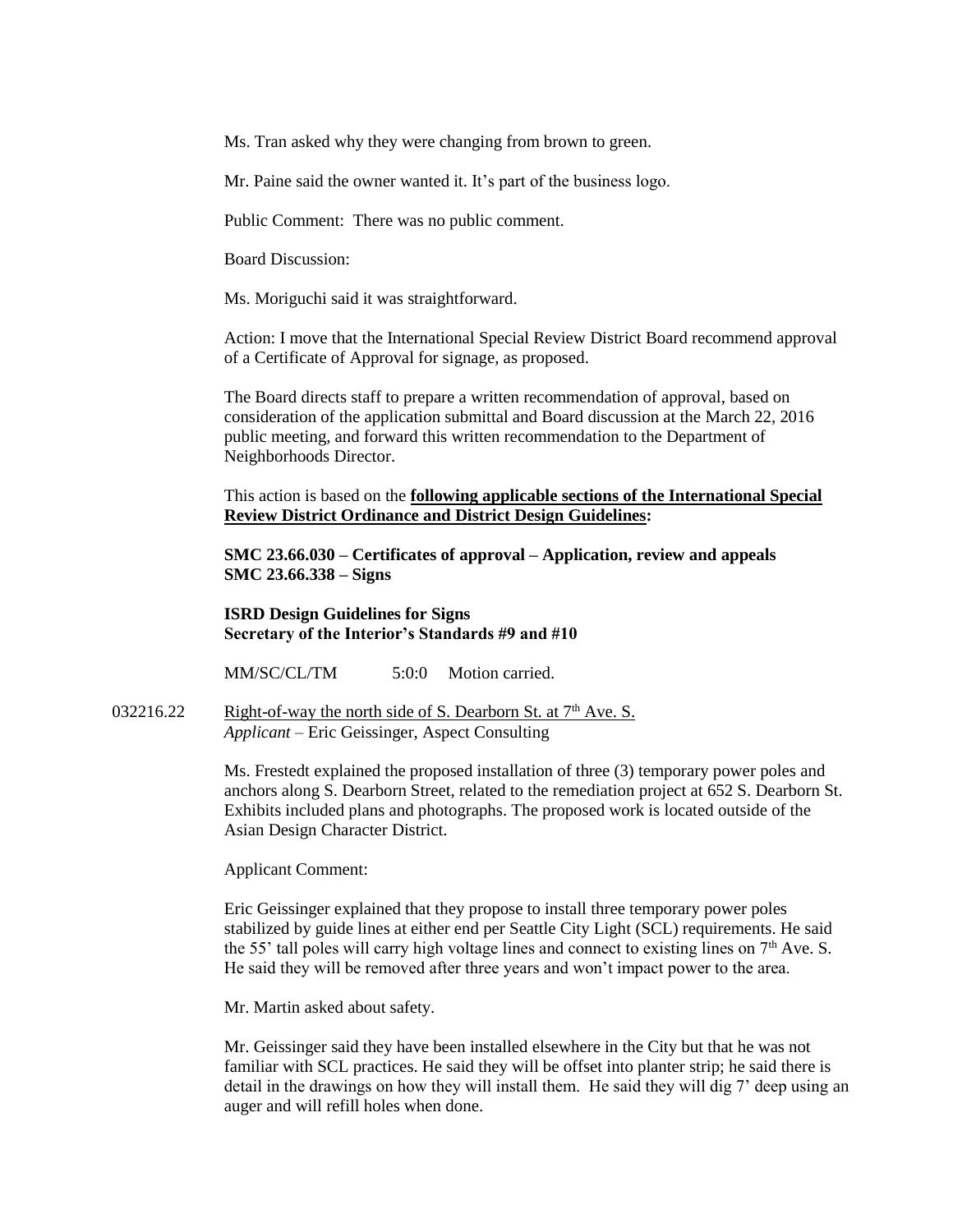Ms. Frestedt said they will need to patch and repair where the work is done.

Ms. Moriguchi said to use the same material for the patch.

Mr. Martin noted that the sidewalk right of way in that area is in bad shape.

Public Comment: There was no public comment.

Board Discussion:

Board members determined they had enough information to make a decision.

Action: I move that the International Special Review District Board recommend approval of a Certificate of Approval for street use, as proposed.

The Board directs staff to prepare a written recommendation of approval, based on consideration of the application submittal and Board discussion at the March 22, 2016 public meeting, and forward this written recommendation to the Department of Neighborhoods Director.

This action is based on the **following applicable sections of the International Special Review District Ordinance and District Design Guidelines:** 

**SMC 23.66.030 – Certificates of approval – Application, review and appeals SMC 23.66.334 – Streets and Sidewalks**

**Secretary of the Interior's Standards #10**

MM/SC/VT/TM 5:0:0 Motion carried.

*Items reviewed out of agenda order.*

## **032216.4 BOARD BUSINESS**

Ms. Frestedt reminded board members about Financial Impact Statements required by the Office of Ethics and Elections. She said they are due on April 15. She reported that she waiting to hear about Martha's replacement and noted there is a new onboarding program for new board and commission members.

032216.24 515 Maynard Ave. S. – Freedman Building *Applicant –* Chip Kouba, Ecco Design

> Mr. Martin disclosed he is a resident of the Freedman Building and noted that he had no involvement or financial stake related to the tenants.

> Ms. Frestedt explained the proposed change of use from "retail" to "participant sport, indoor" for theater rehearsal space and related offices. She explained the proposed painted sign above the entrance, directional lighting and exterior paint colors. Exhibits included photographs and plans. The Freedman Building was constructed in 1910. It is a contributing building located within the Asian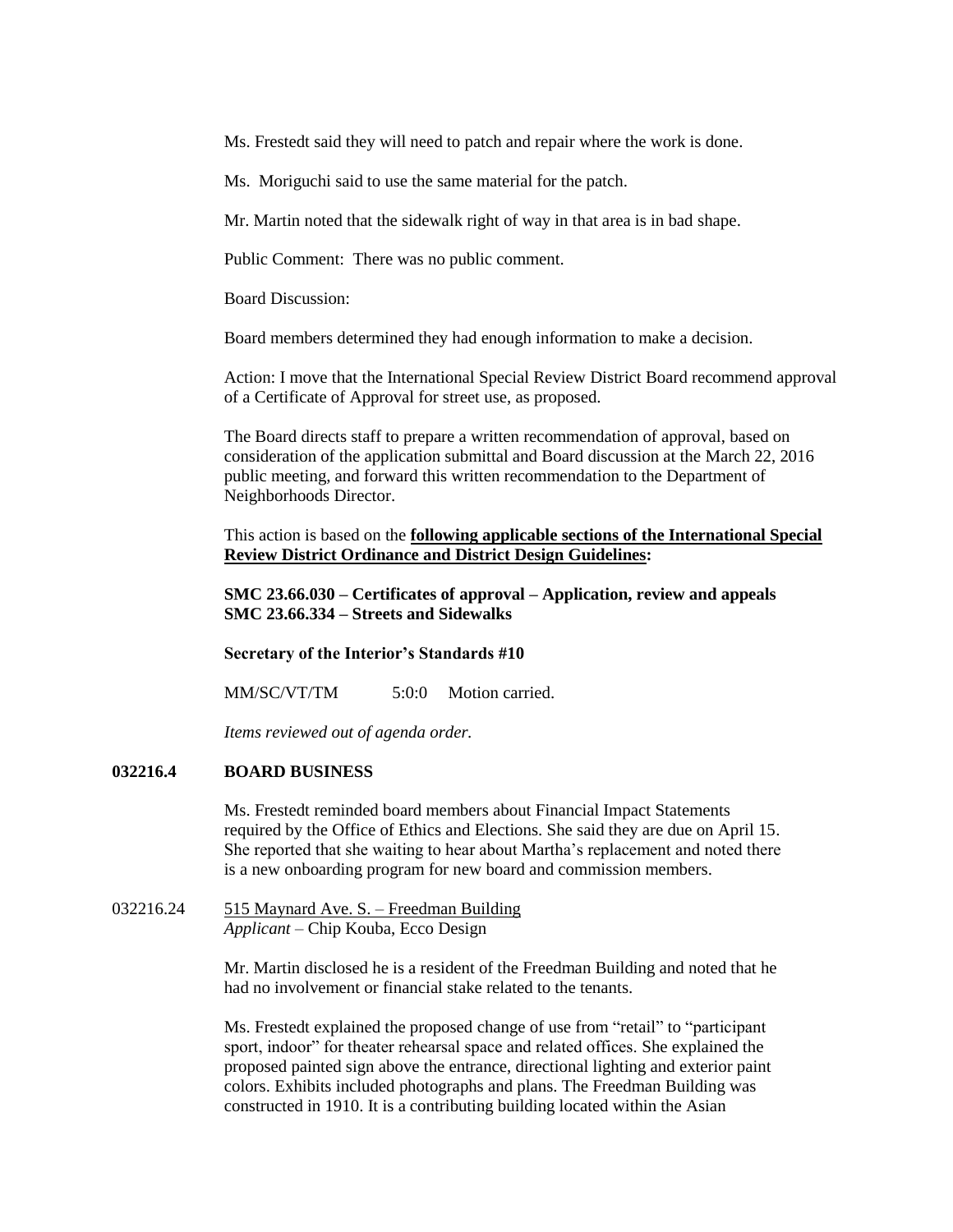Character Design District and in the Retail Core where Street-level Uses are required. The space is located on the lower level, below grade.

Applicant Comment:

Zoe Cauley, Freehold Theater, explained the use as school and theater lab and noted the work with lots of partners. She said they host acting classes for adult students with most classes in the evening and some during the day. She said that they also will have a small performance space.

Robin Smith, Freehold Theater, provided an overview of the school and said in the lab they work with community members / partners and they operate on donations. She said they are part of the community and a resource as well.

Ms. Cauley said the main entrance will be on Maynard. She said they will have some exterior lighting similar to what is at Purple Dot. She said they hope to add ADA access off the alley in the future and will come back for that.

Ms. Smith said their colors will be black, white, and orange for their logo and branding colors. They provided color samples.

Ms. Moriguchi asked if the transom window still there  $-$  it so she would like to see it saved.

Ms. Cauley said there is a plywood wall there and they will go through that for lighting.

Ms. Smith said they will operate Monday – Friday, 10:00 am – 6:00 pm. She said they will teach evenings and weekends. Responding to clarifying questions she explained that they will just be acting – no amplification but they will be putting in extra sound proofing.

Ms. Cauley said that the Purple Dot is on the first floor and the only place where sound would be impactful is the back side where the office is.

Mr. Martin asked if they considered neon signs.

Ms. Cauley said it is on their wish list if they have money.

Ms. Moriguchi said the painted sign is nice.

Ms. Wong asked if the space has been utilized as retail.

Ms. Frestedt said not in a long time.

Public Comment: there was no public comment.

Board Discussion:

Board members determined they had enough information to make a decision.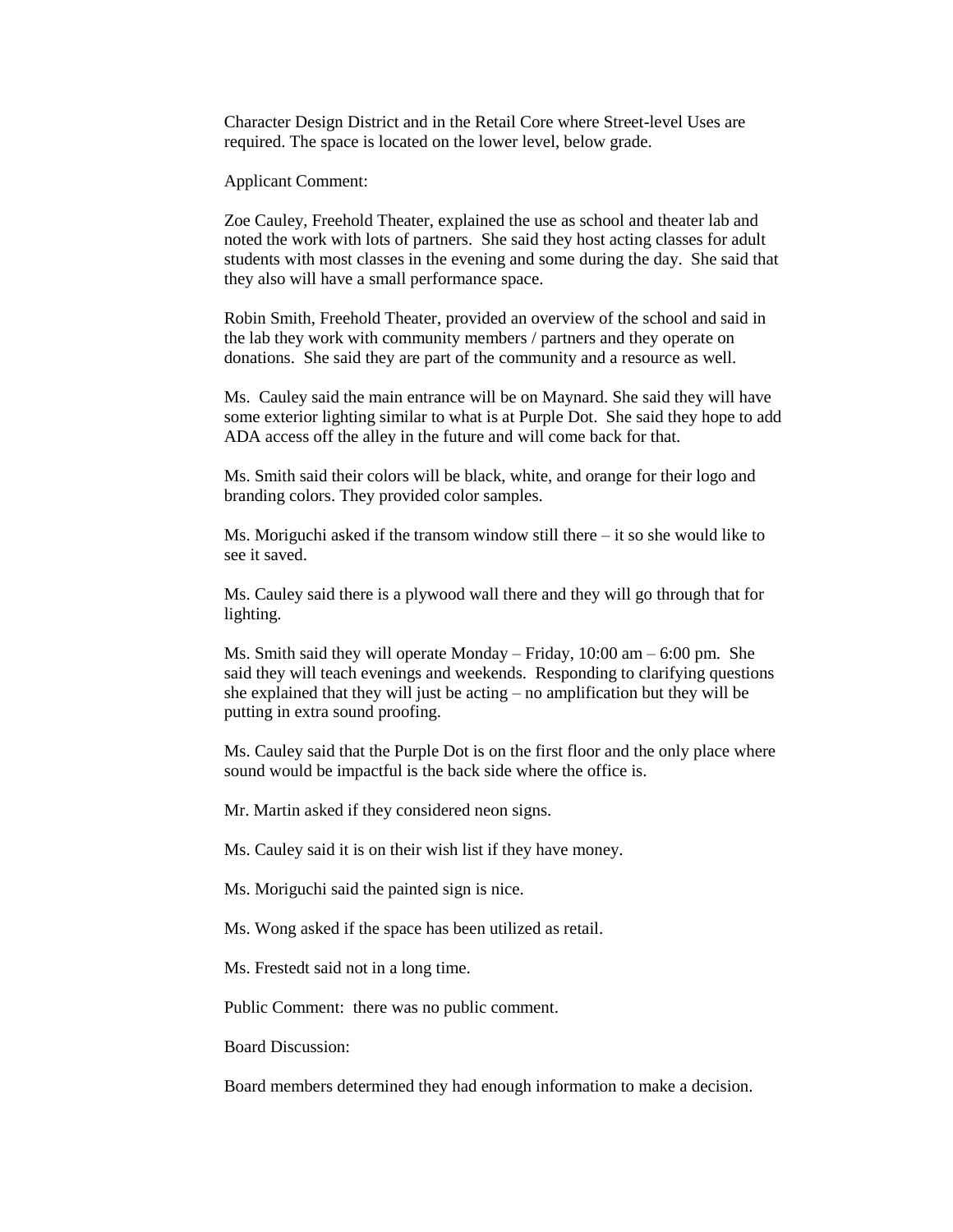Action: I move that the International Special Review District Board recommend approval of a Certificate of Approval for use, signage and paint colors, as proposed.

The Board directs staff to prepare a written recommendation of approval, based on consideration of the application submittal and Board discussion at the March 22, 2016 public meeting, and forward this written recommendation to the Department of Neighborhoods Director.

The proposed use, signage and paint colors meet the following sections of the **International Special Review District Ordinance and** a**pplicable Design Guidelines:**

**SMC 23.66.030 – Certificates of approval – Application, review and appeals SMC 23.66.320 – Permitted uses SMC 23.66.336 – Exterior building finishes SMC 23.66.338 – Signs**

#### **Secretary of the Interior's Standards #9 & #10**

MM/SC/TM/VT 5:0:0 Motion carried.

032216.23 654 S. Jackson St.

*Applicant:* NuYing Yang, East/West Massage

Ms. Frestedt explained the request for retroactive approval for a change of use from "retail" to "services" for a massage spa and the request for retroactive approval for an 88"w x 40"h wall sign, an open sign, "Massage" sign and window treatments (blinds). Exhibits included photographs and plans. She said the Rainier Heat and Power Company Building was constructed in 1917. It is a contributing building located within the Asian Character Design District and in the Retail Core where Street-level Uses are required. The proposed use is not one of the preferred uses outlined in SMC 23.66.324 – Street-level uses, and it is the staff opinion that it may be better suited for a second story space that is not at ground level.

Applicant Comment:

NuYing Yang clarified that the door is narrow and the distance between walls was wider than the door. He said that the wall sign is a few inches shorter than on paper and noted the conversion of meters to inches.

Ms. Frestedt said the dimensions are confusing but seem ok. She asked for material information.

Mr. Yang said the framing is aluminum and the sign is dibond with vinyl coating.

Ms. Moriguchi asked about window treatment.

Mr. Yang said that there is more than 50% transparency with only one side closed.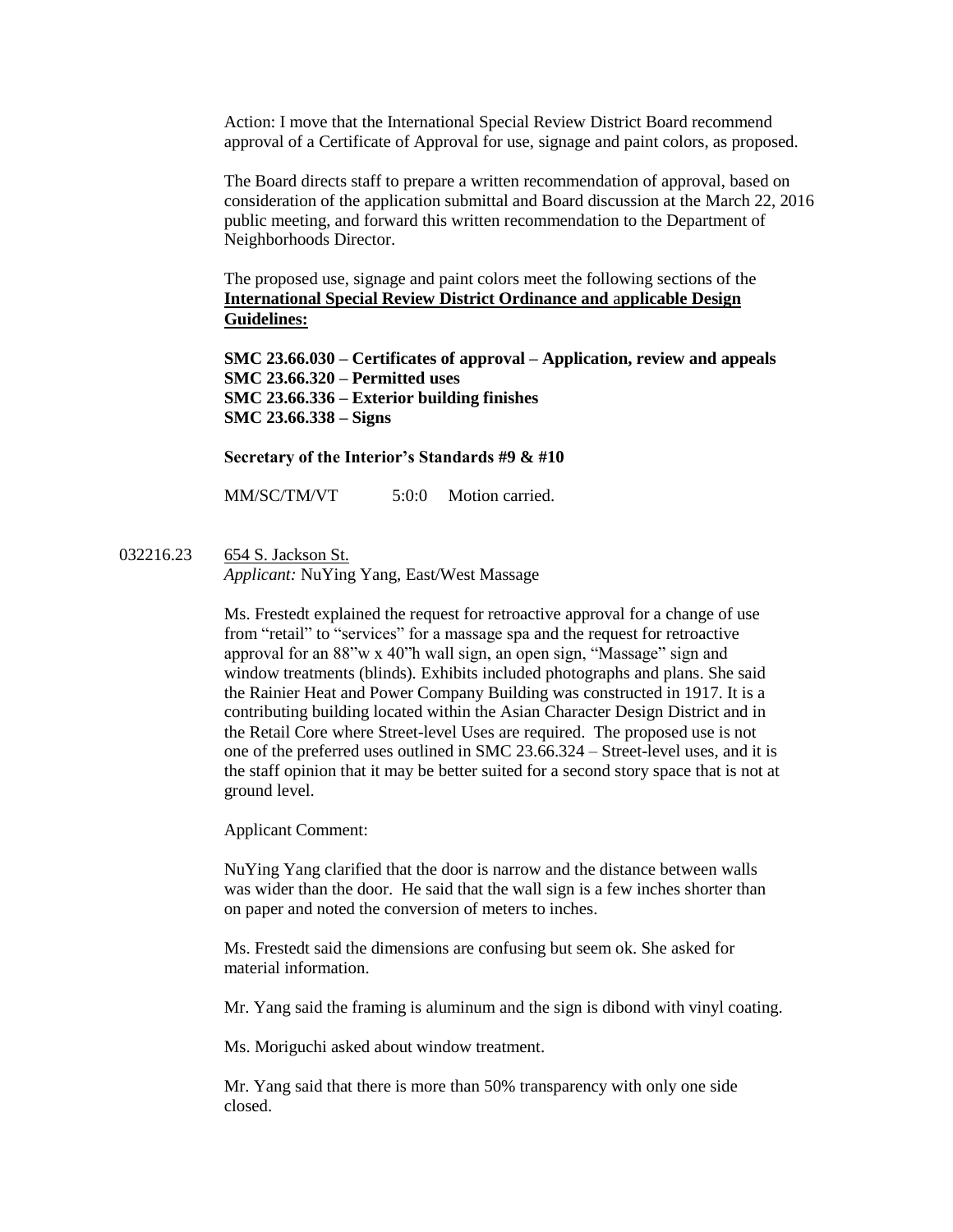Ms. Frestedt asked is the sideline window blinds are still up.

Mr. Yang said they are open during business hours.

Ms. Leong noted the abundance of this type business on Jackson and didn't know if they encourage pedestrian activity.

In response to questions about the configuration, Mr. Yang said that the space above the door is a wall. He said there are two windows and one door. He said they only close the blinds door because the register is close to the door.

Ms. Frestedt said she did a site visit and they had minimized window coverings. She said the entry is recessed.

Public Comment: There was no public comment.

Board Discussion:

Ms. Wong expressed concern about the abundance of retroactive approvals for uses not recommended for district. She said the district could end up with more that is in violation of the Municipal Code.

Ms. Leong said she would like to encourage more retail to increase pedestrian activity; she said the neighborhood needs activation.

Ms. Moriguchi said some services differ in the amount of pedestrian traffic they attract and said that services that don't see a lot of pedestrian activation be located above first floor.

Ms. Frestedt read from SMC 23.66.326 – street level uses which cites apparel, bans, bakery, and travel agency, among others as preferred. She noted an inherent conflict with the transparency requirement within the Asian Design Character District. She noted acupuncture and chiropractic businesses also offering massage. She said that a number of massage businesses have opened in the district recently and with some seeking retroactive approval. She said that there is not a lot of transparency into the businesses which is an inherent conflict with the SMC code. She said there are  $6 - 8$  and all are in the Asian Design Character District.

Discussion ensued about concentration of uses in general and concentration of uses that do not encourage pedestrian activation at the street level. The question was raised, at what point is district character affected by concentration of use; at what point is it too much. Concern was raised about business owners seeking retroactive approval for uses that are not preferred or that are even discouraged in the district. And concern was raised about change of character of the whole streetscape and precedent for the Asian Design Character District.

Ms. Frestedt noted that regarding the massage businesses they all opened around the same time and she sent letters to them at the same time; some have responded some have not and remain out of compliance. She noted that three similar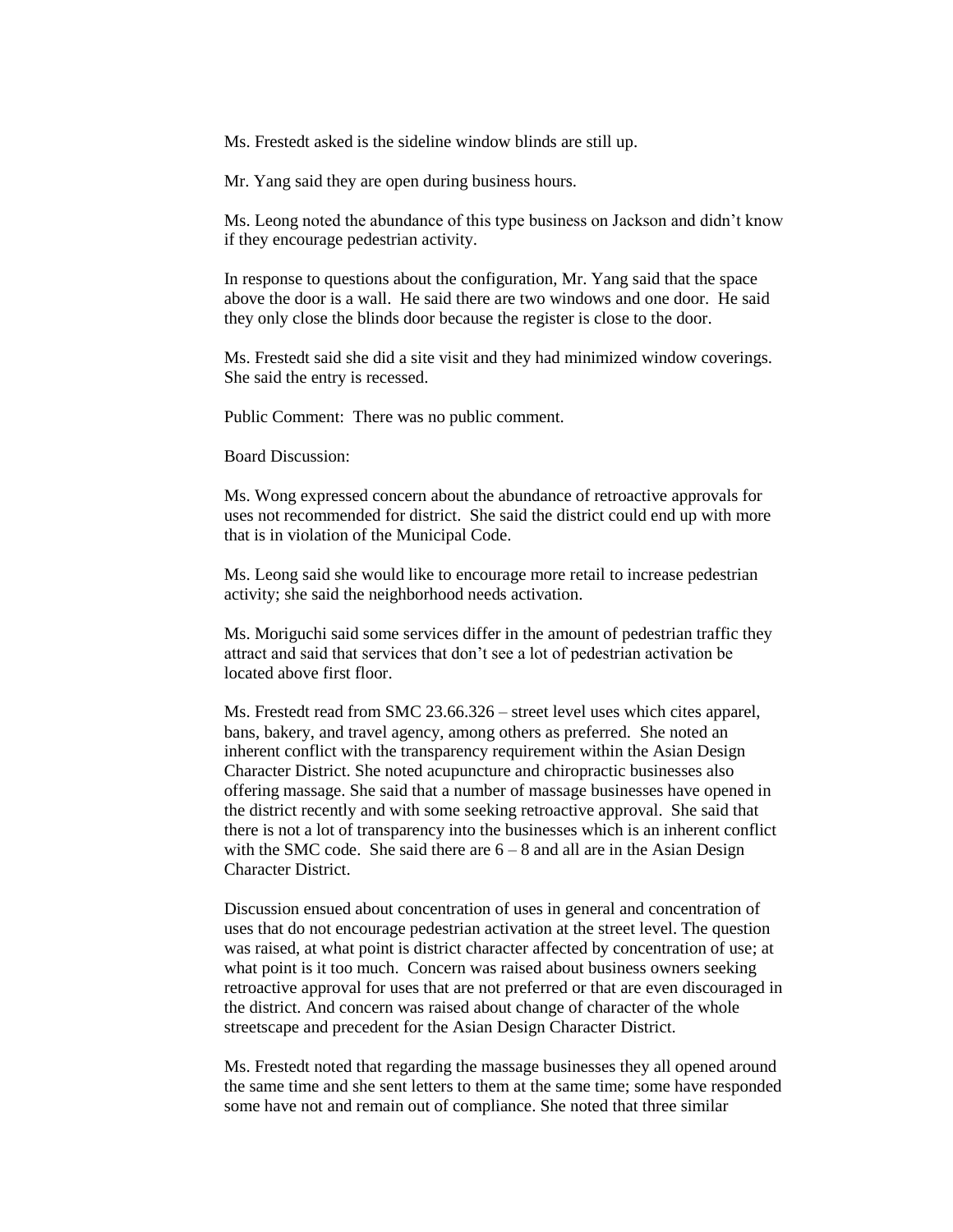businesses have been approved previously. She said in reviewing retroactive proposals the board should consider the proposal as if it is has not yet been implemented and look at it to see if it meets the code or not. The board should consider compatibility with district and building.

Mr. Martin said he was glad to see the level of transparency improved with this application and said the sign is appropriate. He said that cumulatively there are lots of businesses offering the same service in the neighborhood and that isn't good.

Ms. Frestedt understood the concerns raised and asked the board to consider how an application would be treated if it was say, a restaurant, in terms of proliferation. She mentioned the importance of reviewing application equitably.

Mr. Martin said the distinction is that it is an abundance of businesses not appropriate for street use; he noted businesses that are preferred on upper levels – not on ground level. He said there is an abundance of the same use concentrated in one area.

Ms. Moriguchi asked if it was appropriate to voice concern in the motion or for the board to give guidance to the city or write a letter from the board regarding the proliferation of this use.

Ms. Frestedt noted that this is a topic, separate from this application, worthy of further discussion at a later meeting. She noted that changes to the land use code would require legislative action and could not be addressed in the guidelines. She said to move forward with this application and the board will discuss further and determine what if any recommendations to make.

Action: I move that the International Special Review District Board recommend approval of a Certificate of Approval for use and signage, as proposed.

The Board directs staff to prepare a written recommendation of approval, based on consideration of the application submittal and Board discussion at the March 22, 2016 public meeting, and forward this written recommendation to the Department of Neighborhoods Director.

The proposed use and signage meet the following sections of the **International Special Review District Ordinance and** a**pplicable Design Guidelines:**

**SMC 23.66.030 – Certificates of approval – Application, review and appeals SMC 23.66.320 – Permitted uses SMC 23.66.324 – Street-level uses SMC 23.66.336 – Exterior building finishes SMC 23.66.338 – Signs**

**Secretary of the Interior's Standards #9 & #10**

MM/SC/TM/VT 4:1:0 Motion carried. Ms. Wong opposed.

032216.25 419 6<sup>th</sup> Ave. S. – American Hotel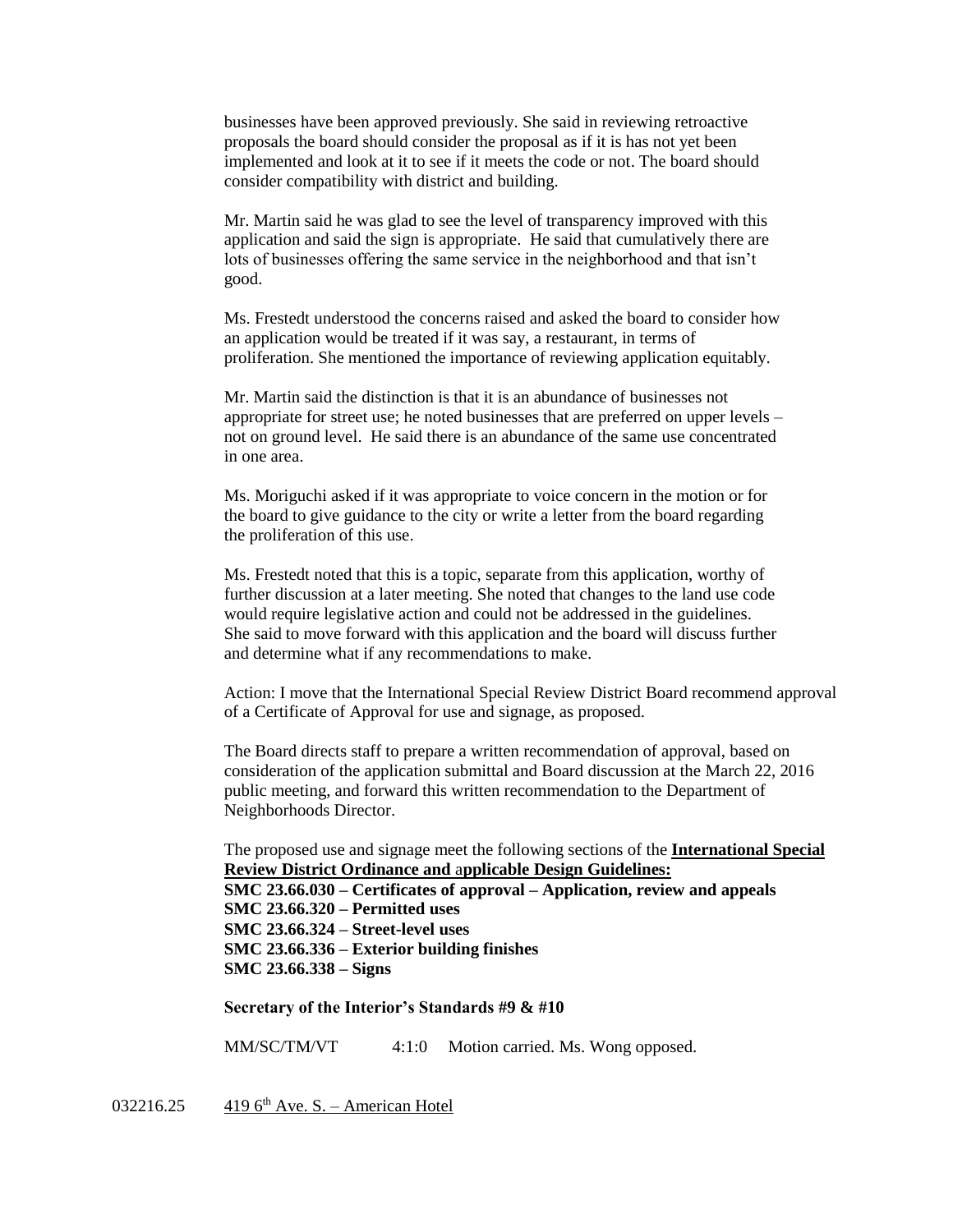*Applicant*: Keith Ta, Great Sun Corp.

Ms. Frestedt explained the proposed installation of two (2) louvers within the transom windows for exhaust fan and make up air. Work involves installation of two metal panels within existing window openings. Panels to be painted to match trim color. Exhibits included plans and photographs. The American Hotel is a contributing building located within the Asian Design Character District. The ISRD Board recommended approval for signage and a gas meter in Feb. 2016.

Applicant Comment:

Keith Ta explained the installation of louvers to windows and then to paint those to match the window trim. He said that sheet metal and wood blocks the windows now. There was a different restaurant in this space before and they will change the louvers that had been there. He said the new louvers will be flush to the building; one exhaust and one intake. Nothing will protrude.

Ms. Moriguchi asked if it was reversible.

Mr. Ta said it was and it fits into the frame of the transom.

Mr. Martin asked about the sheet metal.

Mr. Ta said it will remain and they will paint it the sample color.

Public Comment: There was no public comment.

Board Discussion:

Ms. Frestedt thanked the family and applicants for minimizing visual impacts of the work that had been previously installed.

Ms. Moriguchi said it will greatly reduce the visual impact and it is nice that it is flush with the building and reversible.

Action: I move that the International Special Review District Board recommend approval of a Certificate of Approval for exterior alterations, as proposed.

The Board directs staff to prepare a written recommendation of approval, based on consideration of the application submittal and Board discussion at the January 26, 2016 public meeting, and forward this written recommendation to the Department of Neighborhoods Director.

This action is based on the **following applicable sections of the International Special Review District Ordinance and District Design Guidelines:** 

**SMC 23.66.030 – Certificates of approval – Application, review and appeals SMC 23.66.336 – Exterior building finishes**

**ISRD Design Guidelines - Storefront and Building Design Guidelines Secretary of the Interior's Standards #2, 9 and 10**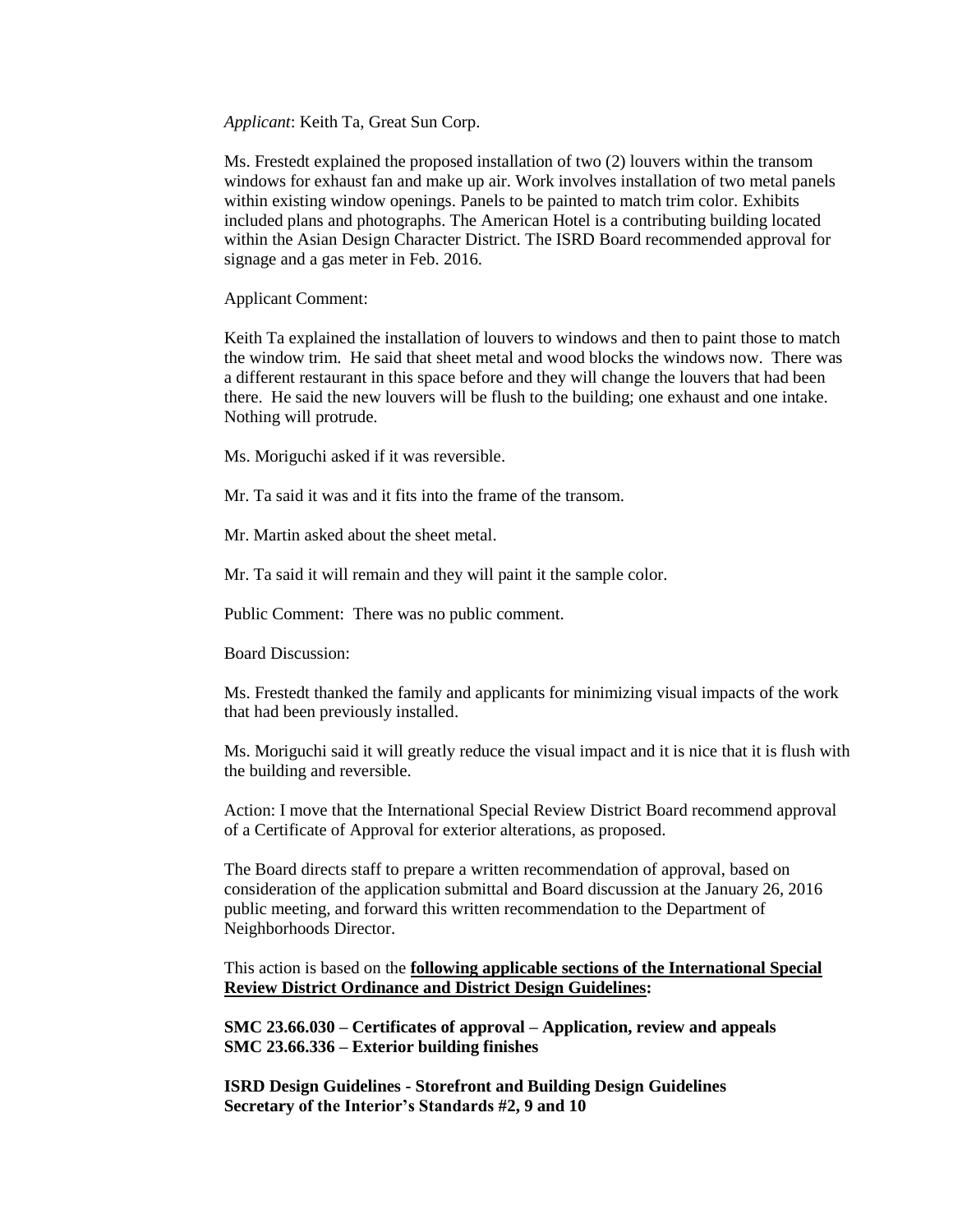MM/SC/CL/VT 5:0:0 Motion carried.

#### **032216.3 BOARD BRIEFINGS**

#### 032216.31 Union Station Plaza

*Presenter:* Jennifer Lee, King County Metro Proposed installation of ten (10) bike lockers (dimensions: 6.6' long x 6.2' wide  $x$  4.25' high) to be installed within the central plaza of Union Station Plaza at  $5<sup>th</sup>$ Ave. and S. King St.

Ms. Frestedt explained the plan to install bike lockers and presentation to board will facilitate a smoother process or let presenters know if more information is needed. She noted concerns about use, placement, size, public safety issues. She read emails received from community members. She said Union Station Plaza is co-located in International Special Review (ISRD) and Pioneer Square Preservation (PSPB) districts.

Paul Roybal, King County Metro, explained the plan to install up to ten lockers each of which will hold up to four bikes. Access will be on demand for all who own a Bike Link card. He said that space will be leased on an hourly basis – five cents per hour to keep turnover occurring. He said they intend to increase the supply of secure parking. He said the goal is to encourage multi-model use. He said that other alternatives were explored including a large bike cage with one door and secure racks within. He said they have \$200,000 limit and they are unable to make that work. The bike lockers are lower cost and more flexible. This is a pilot project in a way to provide  $85 - 130$  spaces; this site will provide 40 spaces. He said they also looked at tunnel stations in ISRD and PSPB districts and on the Union Station Plaza mezzanine but going down steps is not good; on grade is preferred. He said this property is owned by King County so they don't have to acquire it. He said the lockers are  $6'$  x  $6\frac{1}{2}$  x 4  $\frac{1}{2}$  tall. He said they are metal mesh so there is visibility in and through. He said the roof is a translucent material – flat and barely domed to shed water.

Jennifer Lee, King County Metro, said they have done outreach to CIDBIA, SCIDPDA, Chong Wa and concerns were raised with the removal of the benches and lack of public use of space. She said that adjacent buildings are in support. She said that most of the plaza will remain free. She said the siting of the lockers will be out of pedestrian flow and ten benches will be removed; ten will remain.

Ms. Frestedt asked if they had looked at the application in relation to Crime Prevention through Environmental Design (CPTED) principals.

Mr. Roybal said they will do a site visit tomorrow with Seattle Neighborhood group representative, who did the study for  $5<sup>th</sup>$  and Jackson, to do CPTED analysis and they will build on that.

Ms. Frestedt said it is relevant and noted that when the plaza was developed it was planned with the community and the city with the goal to create an open public space that is accessible and to give something back to the community as mitigation.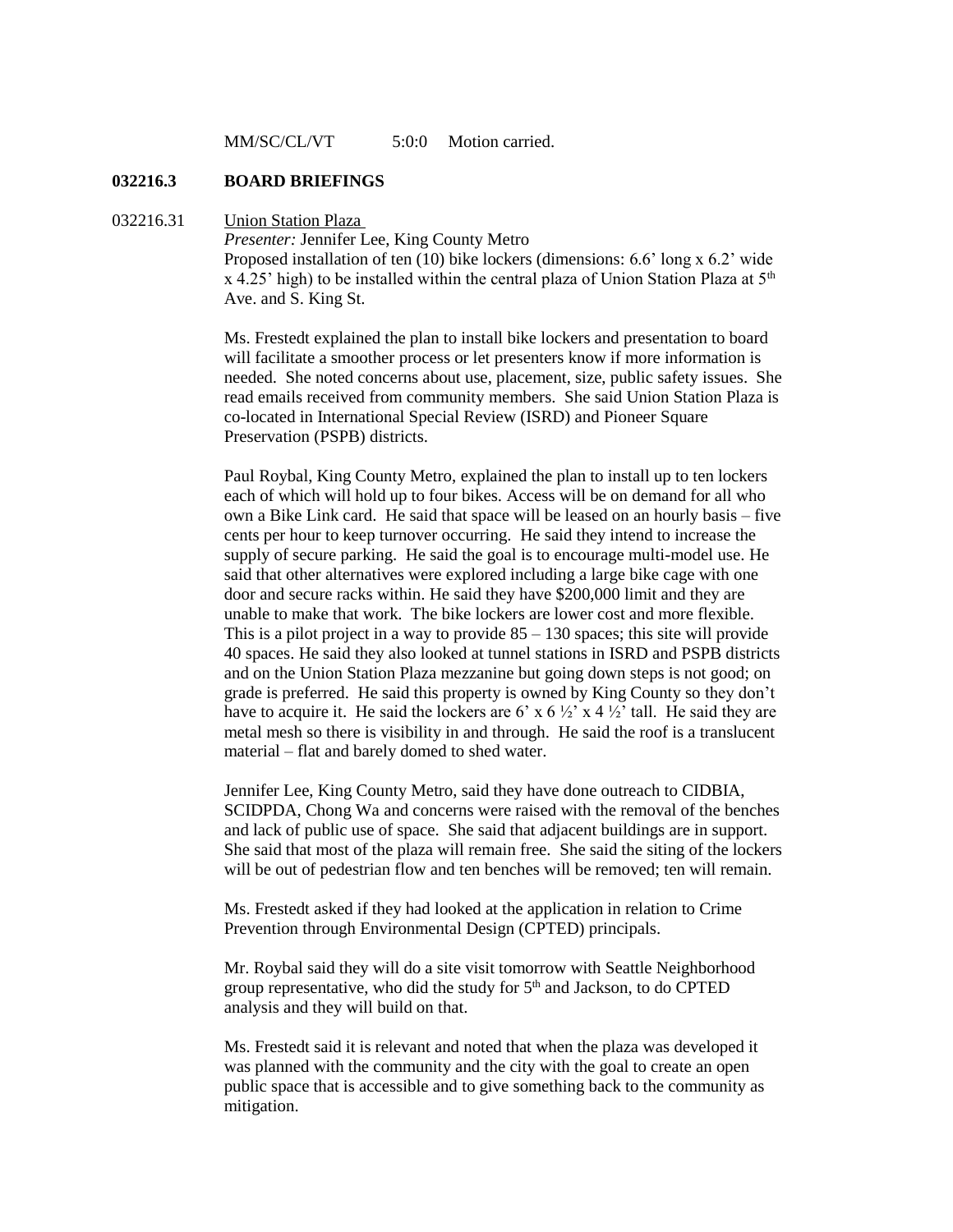Mr. Roybal said this is supported by SDOT and Sound Transit as a way to increase mobility.

Ms. Moriguchi asked what feedback they are looking for.

Mr. Roybal said to ensure it is meeting the requirements of the district and to be diligent in efforts to the community without significant disruption to the plaza.

Ms. Tran asked if there are other sites where lockers are available.

Mr. Roybal said there are ten locations countywide and leased lockers in various locations now being used. He said they expect large use here based on volume. He said the lockers will be leased and are available on an ongoing basis. He said they are on-demand and the use varies by location. He said that use if 25-50% during the working day.

Ms. Tran asked about public safety at those locations.

Mr. Roybal said they have had no issues so far. He said they had some questions at Rainier Beach and CPTED has provided suggestions there. He said there is a significant amount of lighting in this area.

Mr. Martin thanked them for the before and after shots and said they were helpful. He asked if in addition to the lockers and large centralized locker if there were any other alternatives.

Mr. Roybal said no that those are the only two.

Mr. Martin expressed concern with the removal of public seating but noted that saving half of it was good. He asked if there are other placement alternatives such as relocating seating.

Mr. Roybal said the main concern is access via bike – to get in and around columns and have clear lines of travel.

Ms. Leong asked why not open rack system instead.

Mr. Roybal said the lockers are an additional measure of security for bikes; most of the others are easily defeated. He said they have had no break in to lockers.

Ms. Leong said the area is unique and has challenges that aren't seen in other locations. She said the benches being removed take away from the station and is in opposition to the nature of how the space is being used. She said that cosmetically this is not adding to  $-$  it is changing the face of it with sharp angles, industrial that doesn't really fit the area. She noted impacts to the pedestrian experience especially after business hours. She said the lockers are not transparent and not as safe. She said she thought the lower level would be better. She said that by making it easier for bikers they are making it less nice / usable for pedestrian and everyone else. She asked if they looked at SODO Station or a place downtown.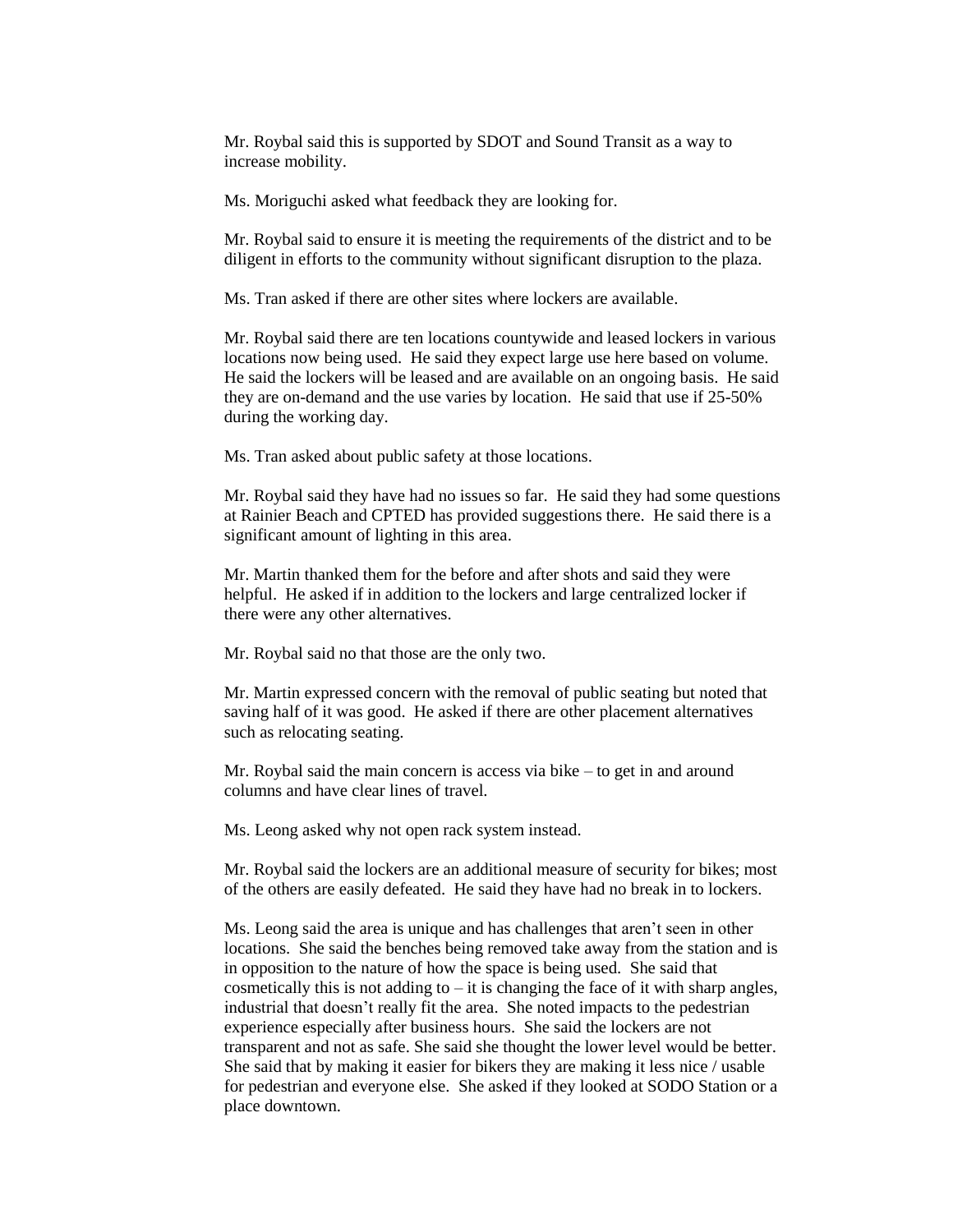Mr. Roybal said there are some lockers at SODO Station. He noted there are requirements of funding source on placement and access to 3<sup>rd</sup> Avenue.

Mr. Martin said that bike racks are an asset and provide value to the neighborhood. He said it is great to see interest, but materiality and transparency are a concern. He asked about using existing bike rack and relocating and reinstating seating.

Mr. Roybal said that racks and lockers serve different needs; racks are for shorter term use. He said a benches were integrated to the structure of the plaza and a different bench would have to be used.

Ms. Wong asked about upkeep of the lockers.

Mr. Roybal said the mesh is more vandal proof than a solid face. He said the facilities crew would respond. He said the lockers in outlying areas are not getting a lot at this point.

Ms. Tran asked if there might be other configurations of lockers – rows rather than scattered.

Mr. Roybal said they are constrained by pedestrian movement and they come in units of four so they are limited to how they are laid out. He said there are grade issues and façade issues and that these are the areas off the main pedestrian path.

Ms. Frestedt said that if there is not a lot of pedestrian flow it could become a safety / security issue and said she was glad to know of the CPTED meeting.

Ms. Moriguchi said they can be a great asset but there should be balance – not either / or but 'both'. She asked if there are other opportunities for seating. She said the nature and materiality of the lockers is different from the neighborhood. She asked if there are options to make them more personal to the neighborhood – mesh options, patterns, etc.

Mr. Roybal said there are mesh options – a bike image or artistic element but it would increase the cost and limit the number of lockers they could purchase; he noted the grant requirements. He said they want consistency across the system. He said he is willing to look but there is only so much they can do in the budget.

Public Comment: There was no public comment.

Board Discussion:

Ms. Leong agreed with Ms. Moriguchi's earlier points. She said the materials and colors should maintain consistency with the neighborhood; the way the lockers look now they don't add visually. She said they are useful and protecting bikes makes sense but she is concerned with the installation. She would like to see issues addressed. She said, as proposed, she doesn't see how they would fit into this neighborhood. She understands there is a budget but they have to adhere to the Guidelines.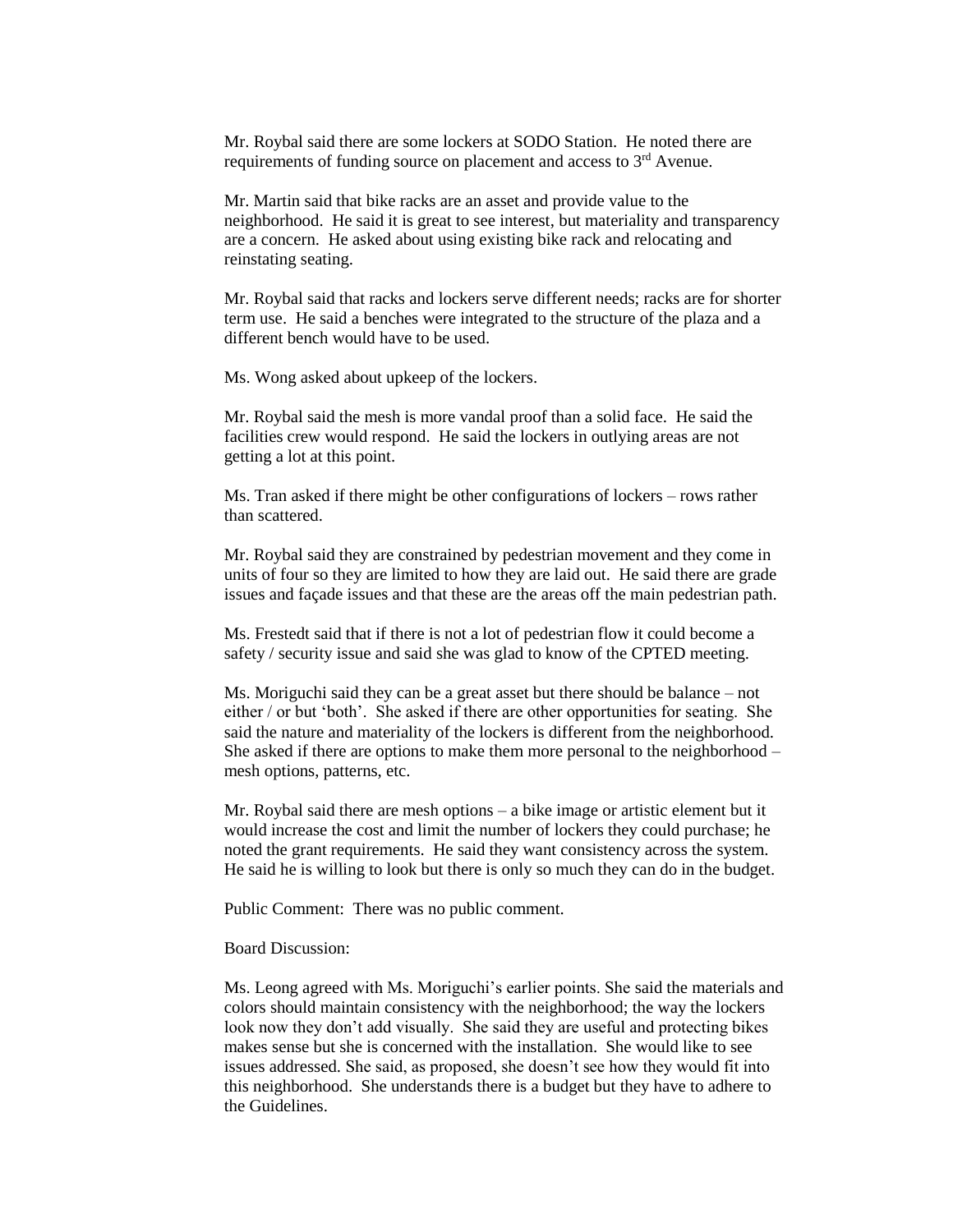It was reiterated that the proposed lockers are industrial in design and don't reflect the character of the architectural features of the plaza.

Mr. Martin said it would be helpful for the design team to come up with different approaches that show attempts to resolve issues. He said they want to see alternatives.

### 032216.32 525 Yesler Way

*Presenter:* Paul Hanson, NK Architecture Design briefing on Preliminary Design of a new 7-story mixed-use building with one level of underground parking, with a focus on the refinement of the design of the east-facing courtyard and preliminary design (bulk/massing/scale).

Ms. Wong disclosed her involvement City Fruit and the Greenspace Coalition and the history of the trees on the property.

## Presentation report in DON file.

Paul Hanson, NK Architects, provided context of the site and said they would talk about height, bulk and scale, refinement of courtyard interaction with sidewalk, buffer space and continuation of theme with the street. He said they are looking for feedback on the preliminary design direction for the project. He said they have taken advantage of the grade change and they have defined separate entries. He said that Option D has a gasket connector at the courtyard, below grade parking for 60 spaces, one entry for the childcare space and one entry for residential space.

## Courtyard and Street Edge

Sidewalk, planting strip, 42" high art screen / fence that is somewhat permeable. He went over two different versions for the courtyard screening and elements of the streetscape character:

- Screening
	- o Artistic screening element, representational of bamboo (Seattle Center sculpture as inspiration
	- o Bamboo plantings, maintenance could be a complication. Would maintain perception of light and security.
- A place to pause three seat cubes where people can rest and gaze into courtyard but will prevent sleeping; a place to rest a moment.
- Courtyard interior wall finish trim panels near windows as references to prayer memorial for inspiration.
- Residential canopies, signage, entry

Massing, color concepts presented. View provided showing street trees, landscape, art elements. They showed the sight lines of the building from various angles.

Ms. Wong asked if the color that is considered accurately depicted.

Mr. Hanson said it is.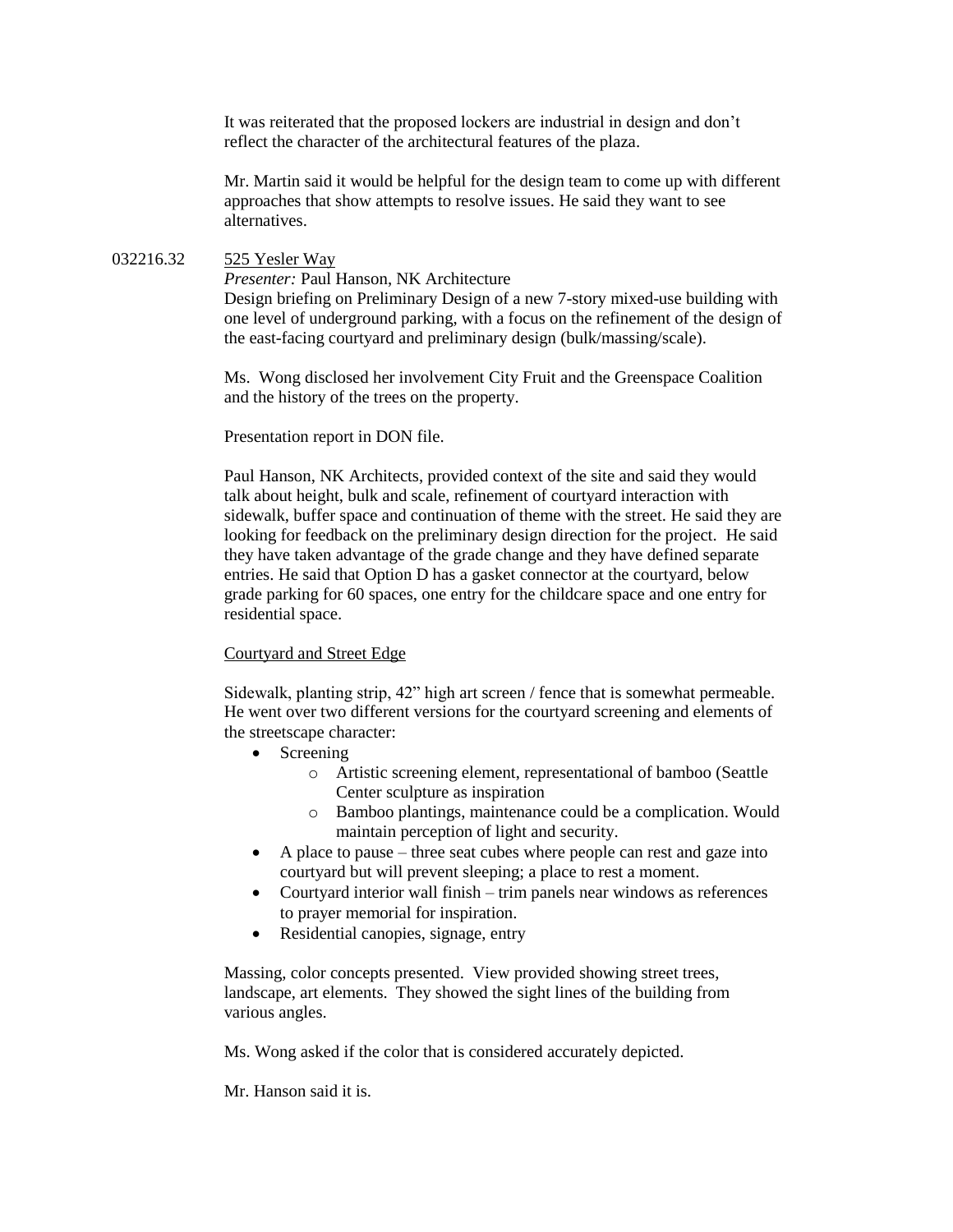Responding to question about sculptural screen Mr. Hanson said that they envision it as a painted material because that would be cleaner – perhaps corten steel that has been manipulated and that is changing color through time. He said the budget for this element has not been decided.

Ms. Wong commented on the bamboo and said that it's nice because it references other bamboo in the district. She said the trees are strong reference to the ones there now.

Mark Angelo, developer, said they are re-using the root stalk of the existing trees and noted they are working with Greenspace.

Ms. Wong said bringing back the historicism of the site integrated with the development plan is striking. She said the inclusion of parking – even though not required – is nice.

Ms. Leong said it is lovely to see the trees and grass in this densely populated area – the more the better; it is appreciated. She said to look at the history of Japantown and the contribution and culture and history and to preserve and education future generations. She suggested colors, textures to honor that piece so it is not lost.

Mr. Martin said that the height, bulk and scale are appropriate.

Ms. Moriguchi noted the steep slope and getting entrances at grade is a feat. She said they have found the right response to a difficult site.

Ms. Tran said that level entries at the preschool are important.

Mr. Angelo said that a portion of the garage is dedicated to child drop off.

Ms. Moriguchi said she was glad to hear that is part of the design. She said she had no opposition to the proposed bulk and scale.

Ms. Frestedt said she was hearing board support for the direction they are headed with no significant issues with bulk, form, and height. The discussion then shifted gears to elements of Final Design (materials/finishes/colors). She encouraged the Board to think of provisions outside the Asian Design Character District (SMC 23.66.336A and C). She said to discuss the use of metal and the compatibility and responsiveness to the district as a whole.

Mr. Hanson said the majority is going to be fiber cement panels – it lends itself to being flat and fits in with the building. He noted the Bush and the Panama buildings with small windows and references to what is happening inside. He said that they will go with a couple colors rather than one solid. He said as gray drops down they will bring the materiality down. He said the spaces used by childcare and lobby will have as much glass as possible. The remained will be repeated residential windows down to the next level. He said there will be concrete at grade. He said the band metal siding continues around; it is a flat panel with 1' relief to it.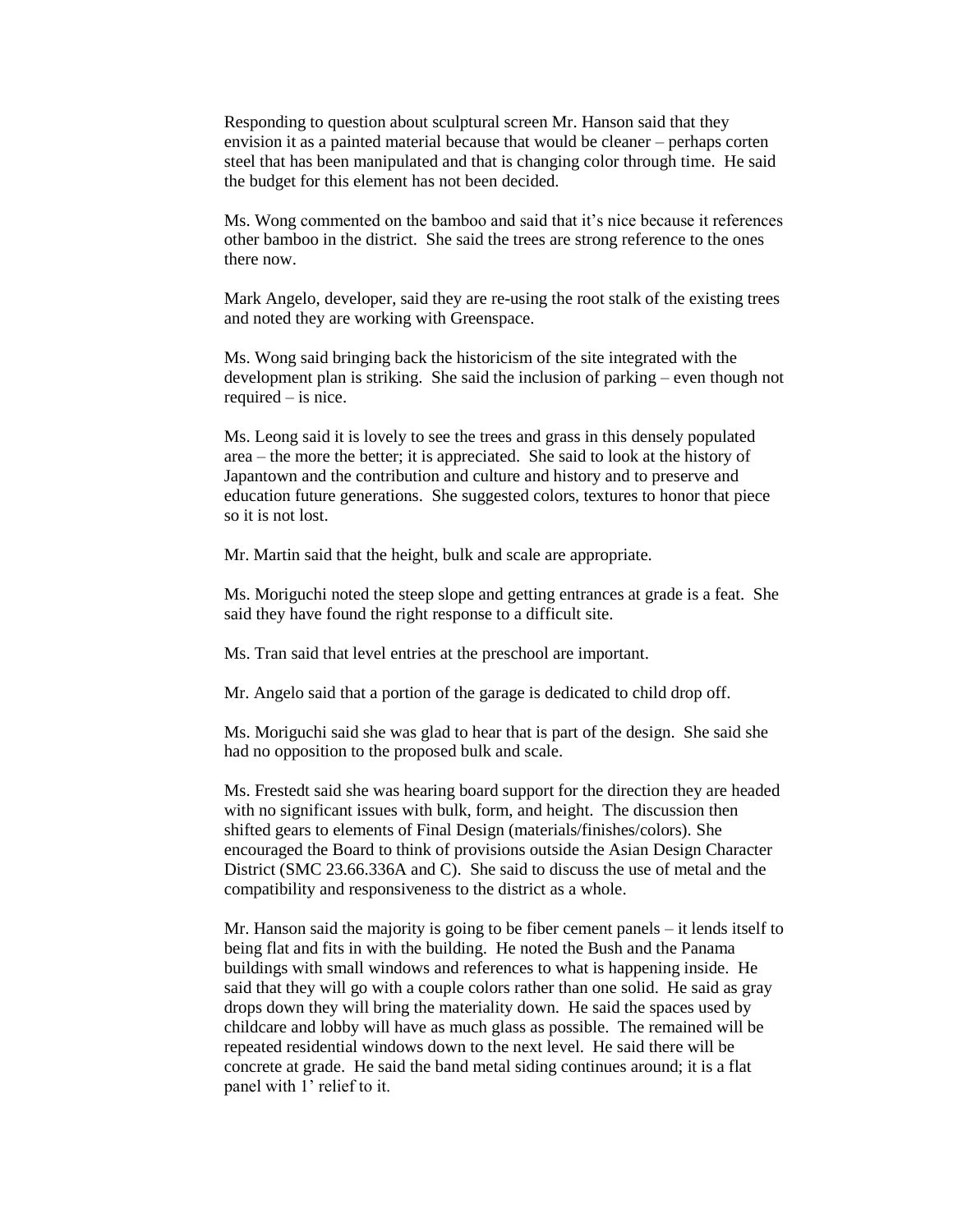Ms. Moriguchi said she had initial hesitance to metal panels because it is a material not found in the district and earthen materials are preferred. She recommended exploring options.

Mr. Angelo said they can explore other materials.

Ms. Moriguchi said the storefront should have a direct connection with the use. She said the commercial spaces are defined and said it is a challenge to express use through design with similar reaction to very different spaces and needs. She said people make the space and the building becomes a reflection of those uses. She asked how a building reflects uses – child care in a gritty neighborhood is with people using it.

Mr. Hanson said they lean toward cohesion. He said the grade change is an issue. He said that there are comparative elements rather than a jumble and they are working to find balance rather than allow child care use to make it. He noted the residential entry will be tightly controlled.

Ms. Moriguchi said she understands cohesion, but the risk is that it could become boring. She said there is an opportunity of knowing that this is childcare and this is residential – you can push it a bit.

Mr. Angelo said they will explore how to address and not have so much storefront. He said they propose a roll up door in the courtyard to open up the space.

Ms. Moriguchi said it is ok and a reflection of how they will use the building.

Ms. Frestedt noted the fenestration. She asked the Board to comment on that aspect of the proposal. She said what is unique about the historic character of the district is the texture and relief within windows.

Mr. Hanson said that they are standard but they project a couple inches and have a bit of teal and red to provide consistency around the building in punctuation.

Mr. Martin said the protrusion fits the function – it prevents moisture intrusion and highlights what it is. He supported differentiation of the childcare and residential lobbies. Regarding the screening, he expressed concern with too much symmetry. He said hopefully the courtyard will be activated – it will be an asset and he noted it is important that a passerby be able to observe and expressed concern with some types of bamboo impacting that. He said that it's a stretch to say that the artistic approach is bamboo shaped.

Ms. Moriguchi said that an option for artificial, sculptural approach makes more sense. She said she likes that it has movement and rhythm and a slight tilt.

Mr. Martin said the street cubes are a good solution.

Ms. Frestedt said next steps are to look at color scheme and what other colors have been explored – and to see those and how t hose tie back to the district. She